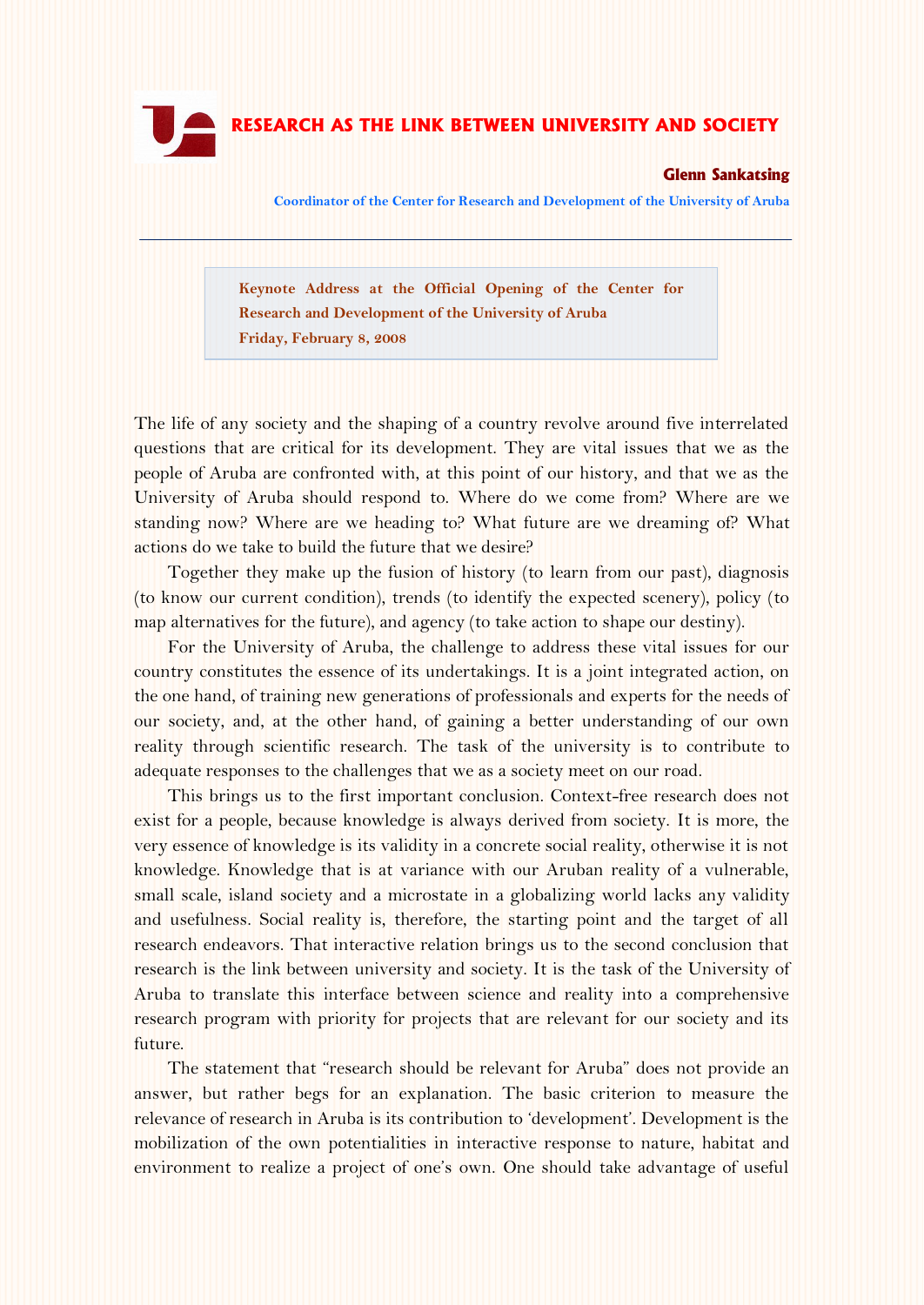devices from elsewhere, but development itself cannot be transferred, not even as a gift and much less by mimicry or imitation. It is always a process from within that can be triggered and supported, but never donated. For that reason, development is always based on our own reality, resources, self-knowledge and seizure of the opportunities by understanding our potentials. It is driven by the desire for survival and self-realization, as a society, a nation, a people and a culture, in a quest for sustainable options based on participation, ownership and command over the own destiny. The third conclusion is that development is the basic overarching concern for research.

To address these critical challenges and tasks that are vital for the development and future of our island, the University of Aruba just called into being its Center for Research and Development. In the long term research strategy of the Center for Research and Development, five critical research realms can be identified for the mobilization of our own potentialities: (i) human resources; (ii) economic life; (iii) social and political life; (iv) cultural life, and (v) environment.

In the first place, we should mobilize our human resources with research addressing education and health. Attention should be geared towards formal, informal and adult education, lifelong learning, the generation of knowledge, and our being bereft from the educational output by an alarming brain drain. Health research should focus on social conditions of health, health education, and an efficient and effective health system. At this point, the University of Aruba is culminating the most elaborated health research project conducted on the island, as part of an ongoing line of research in support of health education and improvement of health. With regard to knowledge in function of development, a most promising regional project is being initiated involving five countries, supported by an expert in the field who is now a professor at the University of Aruba.

Second, in the economic field, the mobilization of our potentialities highlights our natural endowment, in order to benefit from our assets by a sustainable tourism industry. Given the dangers that are involved in mass tourism, we face a vital challenge that can be spelt out in a simple phrase: How to benefit from the beauty of our island without affecting it? The high priority of the economic field for the University of Aruba already resulted in the establishment of two faculties, the Faculty of Financial and Economic Studies and the Faculty of Hospitality and Tourism Management Studies, both delivering professionals to society on a regular base. A wide array of small, medium size and long term research projects is already in execution or preparation, regarding critical sustainability issues and the impact of tourism.

Third, regarding social and political life, research should contribute to ownership and social inclusion, as a critical requirement to mobilize assets by enhancing democracy from a formal electoral system to genuine participation. Fostering the democratic texture of a society is enhancing its life chances, for development is impossible without participation and ownership. In nature, if you don"t participate you die. At the state level, it is an intriguing challenge for research at our Law Faculty to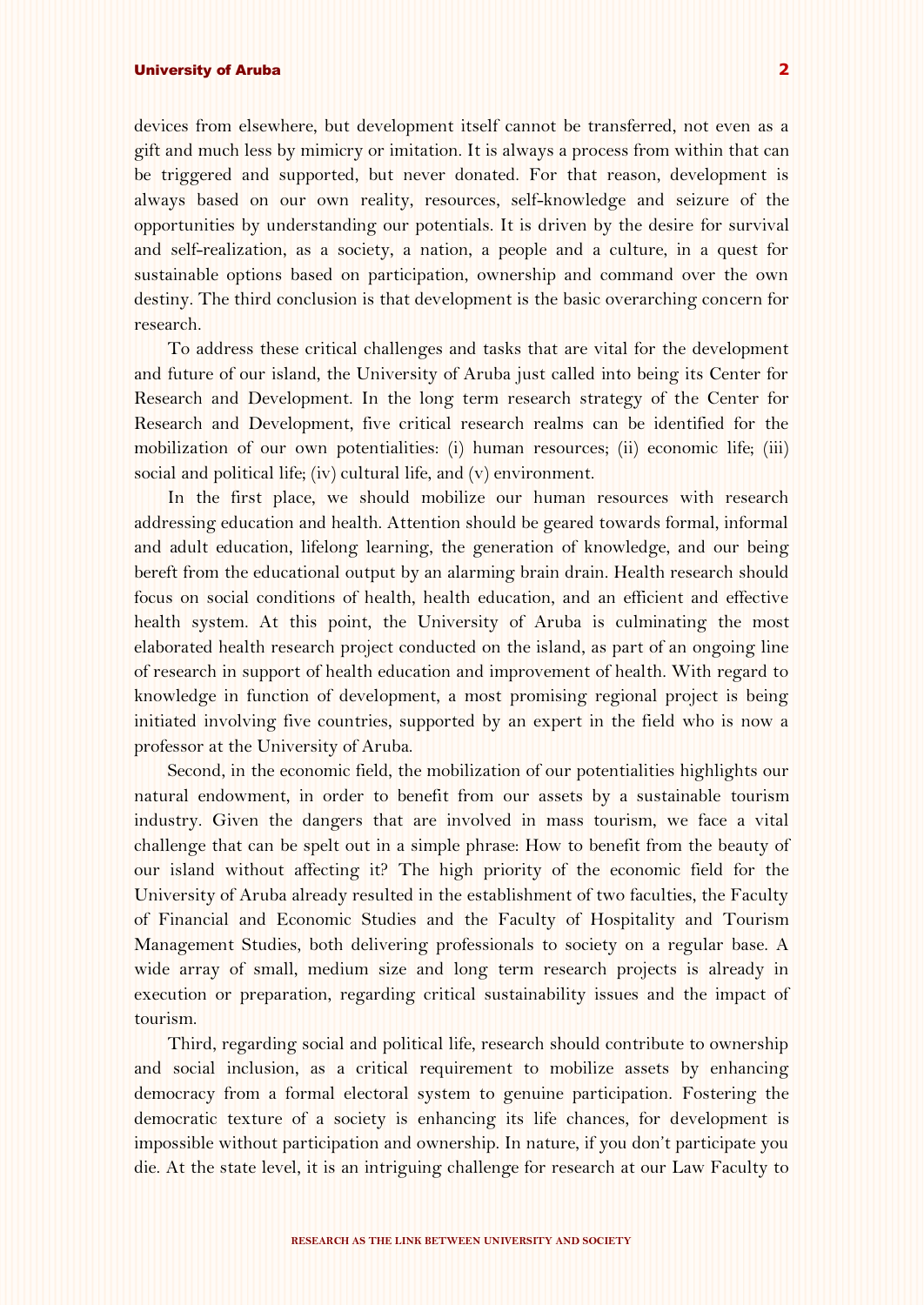provide insights on issues regarding the future status of Aruba. All possible scenarios should be thoroughly mapped, regardless of political preferences, in order to have a response at hand to whatever fate might befall us, even if it is not the one of our liking.

Fourth, cultural life is a focal field of study, given the potentially disturbing impact of tourism. Culture is born as the collective response to secure survival. To secure physical survival, adequate responses are required to deal with the challenges posed by nature. Culture, as a response to nature, is the crystallization of our urge to defend ourselves and perpetuate the life of the community. That is the reason why we build houses, whether bungalows or igloos, wear clothes, invent devices and create tools. To secure social survival, culture is the guard of social peace, by upholding traditions and creating laws, regulations and institutions to secure a peaceful social order. Culture, as the toolbox of survival and the heart beat of society, should never be a casualty of tourism. We should not dance for the tourist, but let the visitor enjoy how we dance for ourselves. Only then will culture be secured as a powerful sustainable asset.

Finally, the environment should be an issue of constant concern and monitoring on an island of mass tourism facing rising sea levels due to a global warming that already evolved into a pathological global fever. No longer are we dealing with a farfrom-our-bed-show, for the rising sea level is definitely not provoked by water pouring from Hooiberg.

This then is the general framework of critical research realms that should be further enhanced, elaborated and discussed in joint efforts of all stakeholders in the society. To address these tasks, the Center for Research and Development will build a professional research atmosphere and infrastructure that mobilizes all assets in a national undertaking, including all assets of the University of Aruba at the faculty level along with the huge untapped professional potential scattered on our island.

In a collaborative effort with existing research and data-gathering institutions, the target is to pool all national assets to forge the critical mass required to address the challenges we encounter as a society and to locate the development of Aruba at center stage. For that purpose, the Center for Research and Development will initiate, stimulate and support research and provide methodological training and assistance, in joint action with other research entities in Aruba. An example is the dissertation forum that will invite all PhD candidates in Aruba for regular deliberations.

The University of Aruba can resort to a solid research capacity hidden in its pool of professors, lecturers, researchers, assistants, and PhD, Master"s and Bachelor"s students. In addition to that, it counts on a broadening network of international relations with institutions and experts in Europe, USA, Latin America and the Caribbean that can provide specific expertise, if not available locally.

We should be open and receptive for valuable theoretical and methodological input from other latitudes, but always previously adapt any device or model to our own reality to season it for proper use. We should correct the mistakes of the past, when the model was not adapted to reality, but reality was modified to accommodate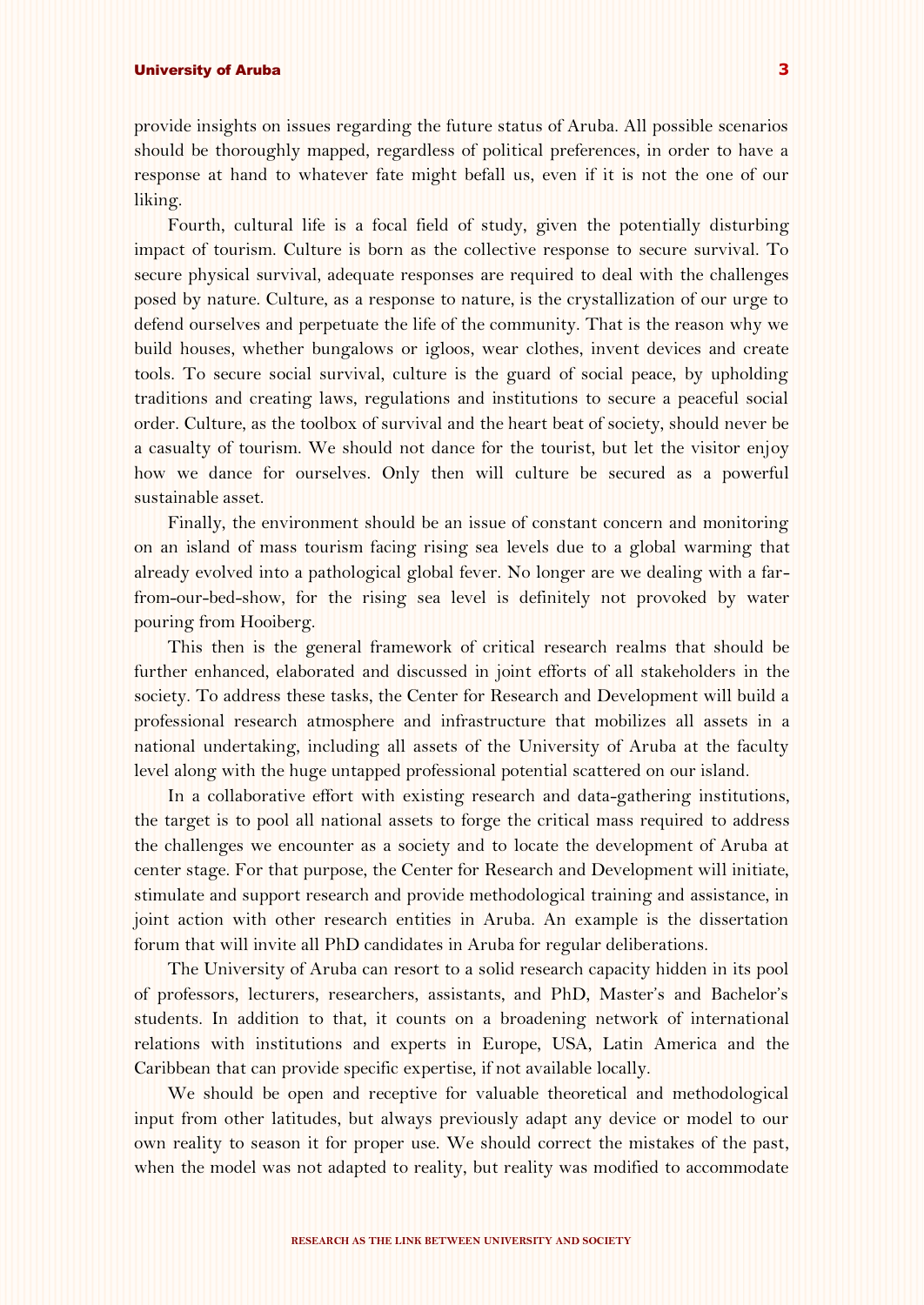the model. Never again should we permit experts from a distant location to design and take command of projects that are not embedded in our own social reality, leading to a practice of telepathic research. Research that does not include local expertise and institutions, and that does not generate accumulated knowhow, value-added knowledge and experience will miss the contextual local touch. It may deliver sophisticated technical reports, but will be unable to translate its findings to the national requirements and commit the critical social actors to meaningful action. Research that is detached from contextual embedment will score low on relevance and may seriously hamper development.

The Center for Research and Development will, therefore, give priority to context-based, dynamic, adaptive, responsive, process-related, future-oriented, and locally-driven research to enhance command over our own destiny. Through this center, the University of Aruba as a scientifically autonomous institution will positively respond to the needs of the government, the private sector, and society in general for data and insights required for policy making, problem solving and practical action.

Nation building is not an archeology that digs in the past, but a forward looking project that shapes the future. A country that was chronically shaped by colonization and immigration lacks a common ancestry and shared genealogy. What really binds us together is the common destiny that we are constructing together. That commitment to Aruba requires forward looking development-based scientific research geared towards knowing our own reality, assets and resources, in order to mobilize our potentialities. History is never a history of fatalities, always a history of possibilities, opportunities and creation. Research should therefore supply the required insights and offer the tools to a people to become the architect of its own future.

With this center the University of Aruba has added a solid pillar to its scientific building, enhancing its capacity to contribute to the development of Aruba. Development can even allow us to turn formidable impediments into fine assets in a creative process of discovery. The steel band – that you will be hearing shortly in our yard - may well stand as the symbol for development. It was created by transforming the oil barrel from a vehicle of economic exploitation into a creative message of cultural liberation. That illustrates the regenerative force of development.

The future is in our own hands, but we should be forewarned of the dangers. Lack of solidarity can trample the development options of small island societies in a menacing globalized world. Sectarian struggle or useless polarization in the social, cultural or political field can easily eliminate continuity, seriously weaken our response capacity and even jeopardize any development option for the future. Absence of solidarity and lack of concerted action will endanger our survival options as a nation, a society and a culture. The University of Aruba will therefore overcome that barrier, with a joint, collaborative and concerted approach in the field of research when assessing our potentialities and when identifying alternative roads to be taken towards a common destiny.